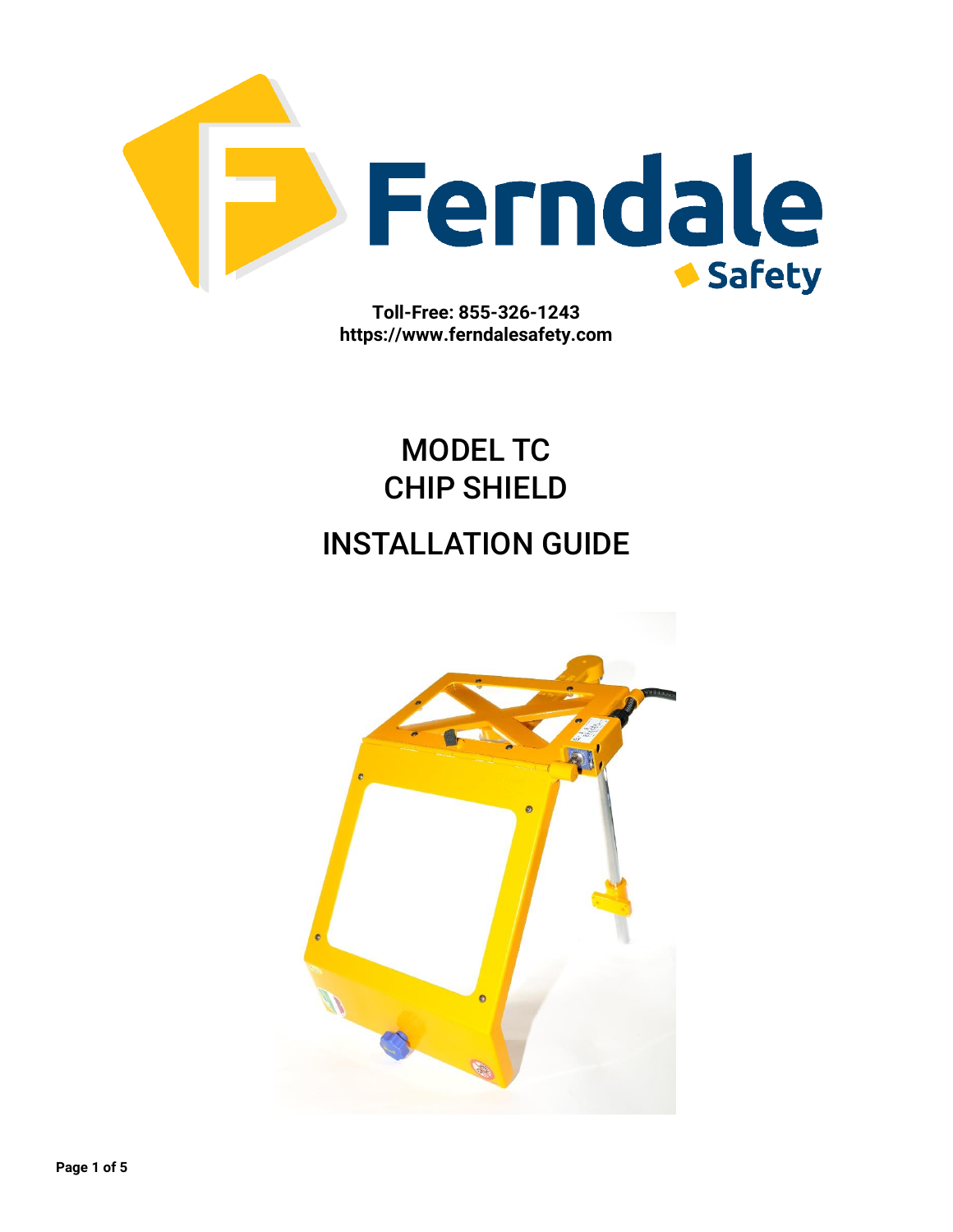Thank you for the purchase of our chip shield. We have made this installation guide to help you set up and use this product. This guide assumes that you are familiar with drilling, tapping, and fabricating simple brackets. If you need any extra help, please call us at 855-326-1243.

#### **IDENTIFICATION OF COMPONENTS**

Before installation, please make sure you have all components.

You should have for TC-1, TC-2, & TC-3 models:

- One (1) shield assembly
- One (1) mounting posts

For TC-4, TC-5, & TC-6 models:

One (1) Chip Shield Assembly

The shield assembly gets installed onto the mounting post.



**TIP: You may need to fabricate a** 

*Figure 2: TC Lathe Chip Guard*

### **INSTALLATION (TC-1, TC-2, TC-3 Only)**

**NOTE: We have centered this manual towards a lathe installation. However, this shield works great on other machines such as surface grinders, tool grinders, and even mounted on top of workbenches.**

Mount the post and mounting arm on the lathe carriage's backside or cross slide on a flat surface. Use two ¼"-20 x 1" bolts to mount the bracket to the lathe. You may need to fabricate a bracket to get a good mounting surface, depending on the location. Use a torpedo level or carpenters square to make sure that the post is level. See figure 2 & figure 3 to see examples of mounting.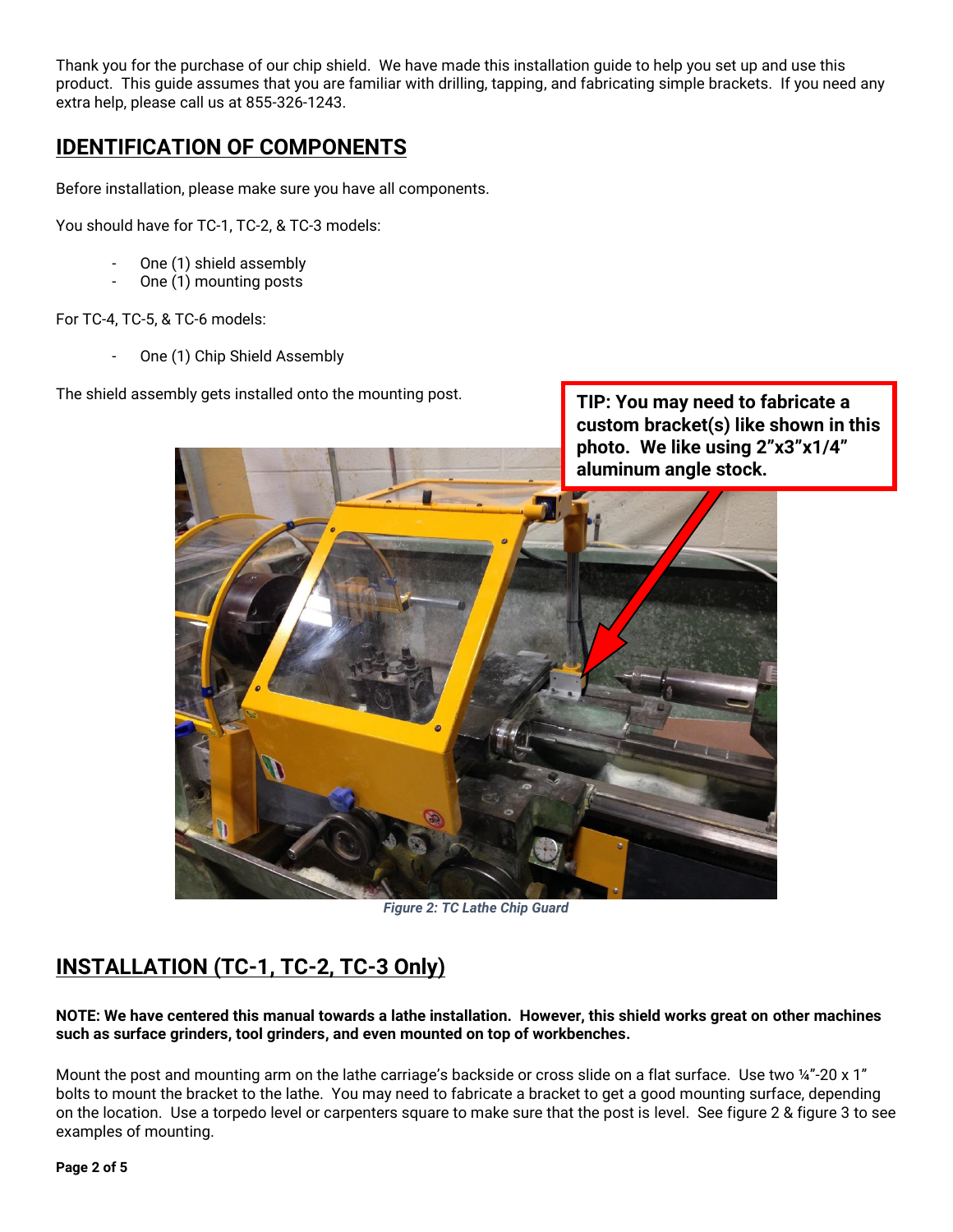#### **INSTALLATION (Cont.) (TC-1, TC-2, TC-3 Only)**



*Figure 3: View of the mounting bracket from the back of a lathe.*

Once the mounting tube and arm has been installed and leveled, install the shield onto the post using figure 4 as a reference. Slide the shield assembly into the ring at the end of the mounting arm and attach the

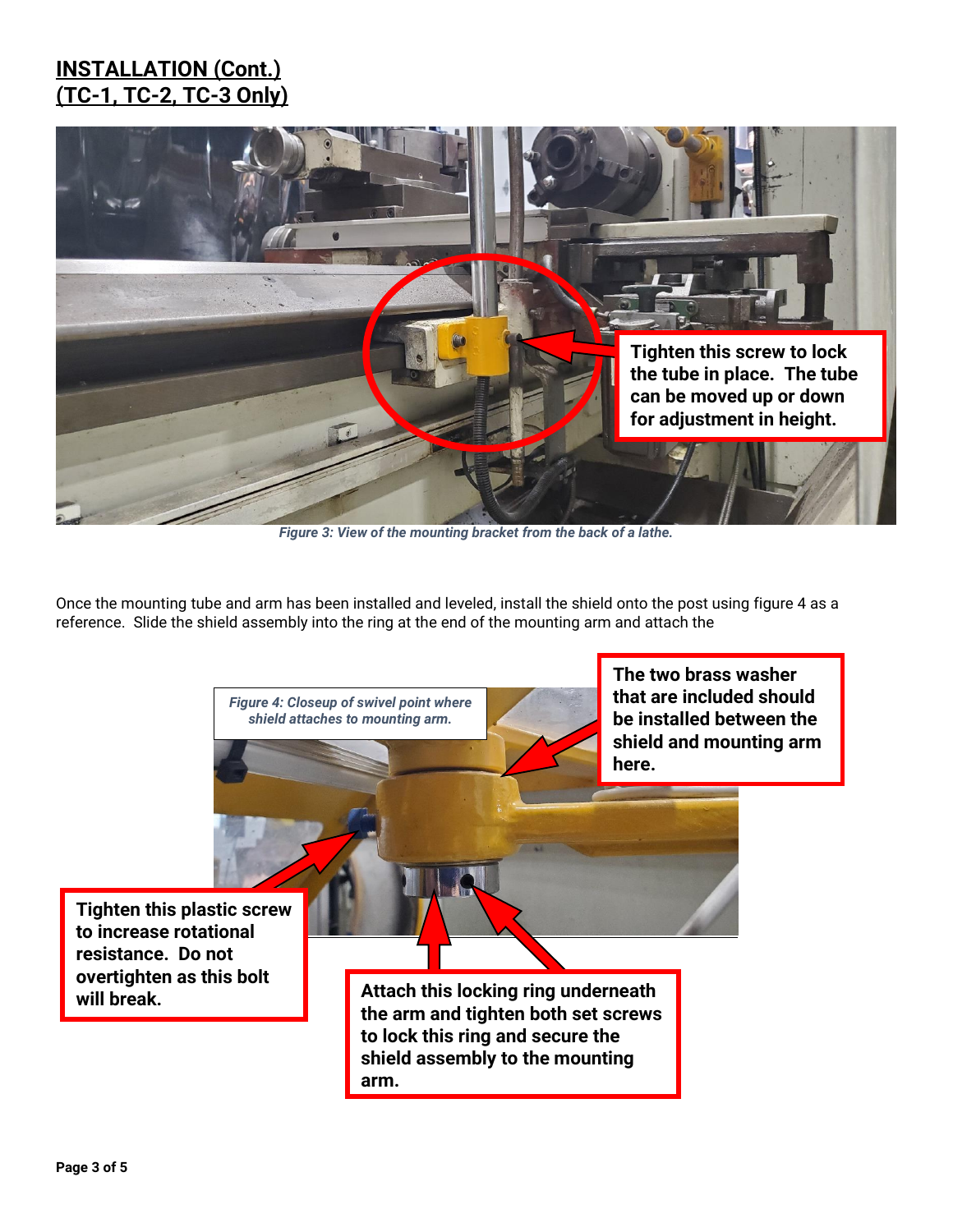## **INSTALLATION (TC-4, TC-5, TC-6 Only)**

We have made the TC-4, TC-5, and TC-6 models to install on the front of a lathe tool post or carriage on huge lathes. These shields do not require any additional assembly to use. Use two or more ¼"-20 x 1" bolts to secure the mounting bracket to a flat surface. You may need to fabricate additional mounting brackets depending on the installation location.



*Figure 5: TC-4 installed on the front of a large lathe.*

#### **ADJUSTMENT (TC-4, TC-5, TC-6 Only)**



*Figure 6: Adjustment of TC-4, TC-5, and TC-6 Shields*

**Loosen the set screws located here to make this arm longer or shorter.**